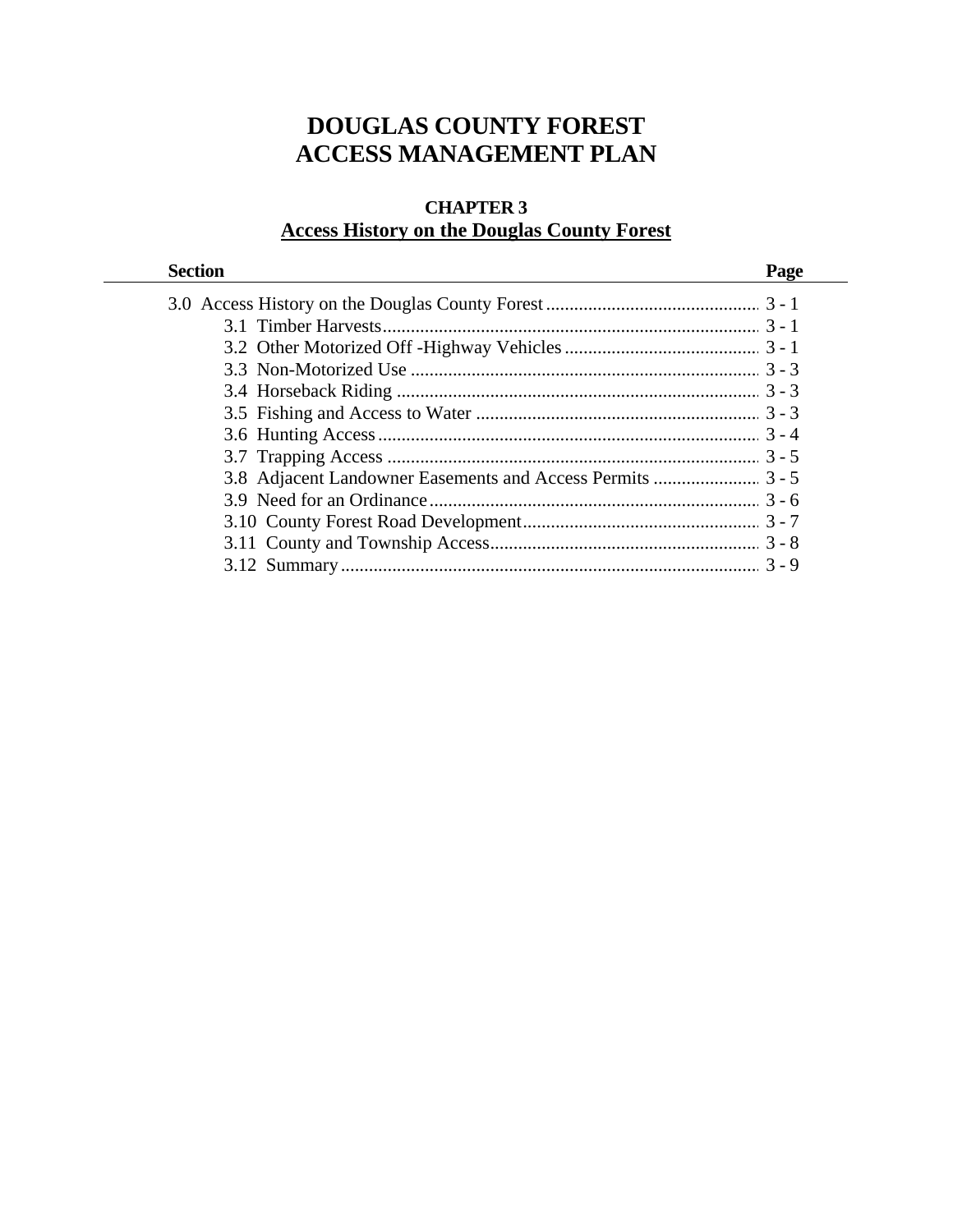## **CHAPTER 3**

# **ACCESS HISTORY ON THE DOUGLAS COUNTY FOREST**

## **3.0 ACCESS HISTORY ON THE DOUGLAS COUNTY FOREST**

## **3.1 Timber Harvests**

The first entry of Douglas County forest lands (9,002 acres) occurred in 1931 under the County Forest Crop Law. Later, large acreages were entered and the forest grew substantially in size. Today, the Douglas County Forest comprises 272,795 acres, or about 32 percent of the County's land surface.

From the mid to late 1800's to the early 1900's, much of the timber in the County was harvested, providing raw materials for a thriving timber industry and a growing nation. In the process of harvesting and transporting these forest products to the mills during this period, timber producers built many miles of forest roads across County forest land. Rarely did staff from the County Forest or the WDNR design, locate, or set standards for these roads.

During the past several decades, demand for and harvest of timber in this region has increased substantially, as has the need to ensure the long-term health of the County Forest, enhance wildlife habitat and protect water quality. In response, the DCFD has reduced the average size of harvest areas and spread them across the landscape to improve age-class diversity and the management of different timber types. These changes have resulted in more complex location and construction standards and increased the need for roads to access the timber resource. Today, the DCFD highly regulates the design, location, and construction of all new timber-sale access roads through contractual agreements. When establishing timber sales, DCFD foresters must consider the recreational access of the area before and after harvest, and balance these considerations with factors such as environmental and wildlife habitat protection, and aesthetics.

It is understood that motorized vehicles and equipment that are used in managing the County Forest by staff, timber-sale contractors, or other users with written permission are exempt from regulations as specified in contractual agreements with the County.

## **3.2 Other Motorized Off-Highway Vehicles**

During the past decade there has been a significant increase in the use of motorized OHV's, including snowmobiles and ATV's, on the Douglas County Forest. ATV riding currently is among the fastest growing outdoor sports in Wisconsin. The Forest also has seen an increase in the use of LUV's (light utility vehicles), e.g., Argos, Mules, Rangers, buggies, golf carts, and go karts. Both legitimate and illegitimate motorized access have been noted on all areas of the Forest. Most of this use has been through the use of ATV's, from casual riders on secondary roads to off-road uses in remote areas of the Forest.

Since the late 1960's, people have been using snowmobiles on the County Forest as a way to travel across snow covered terrain. Early models consisted of a rough chassis with an engine that drove a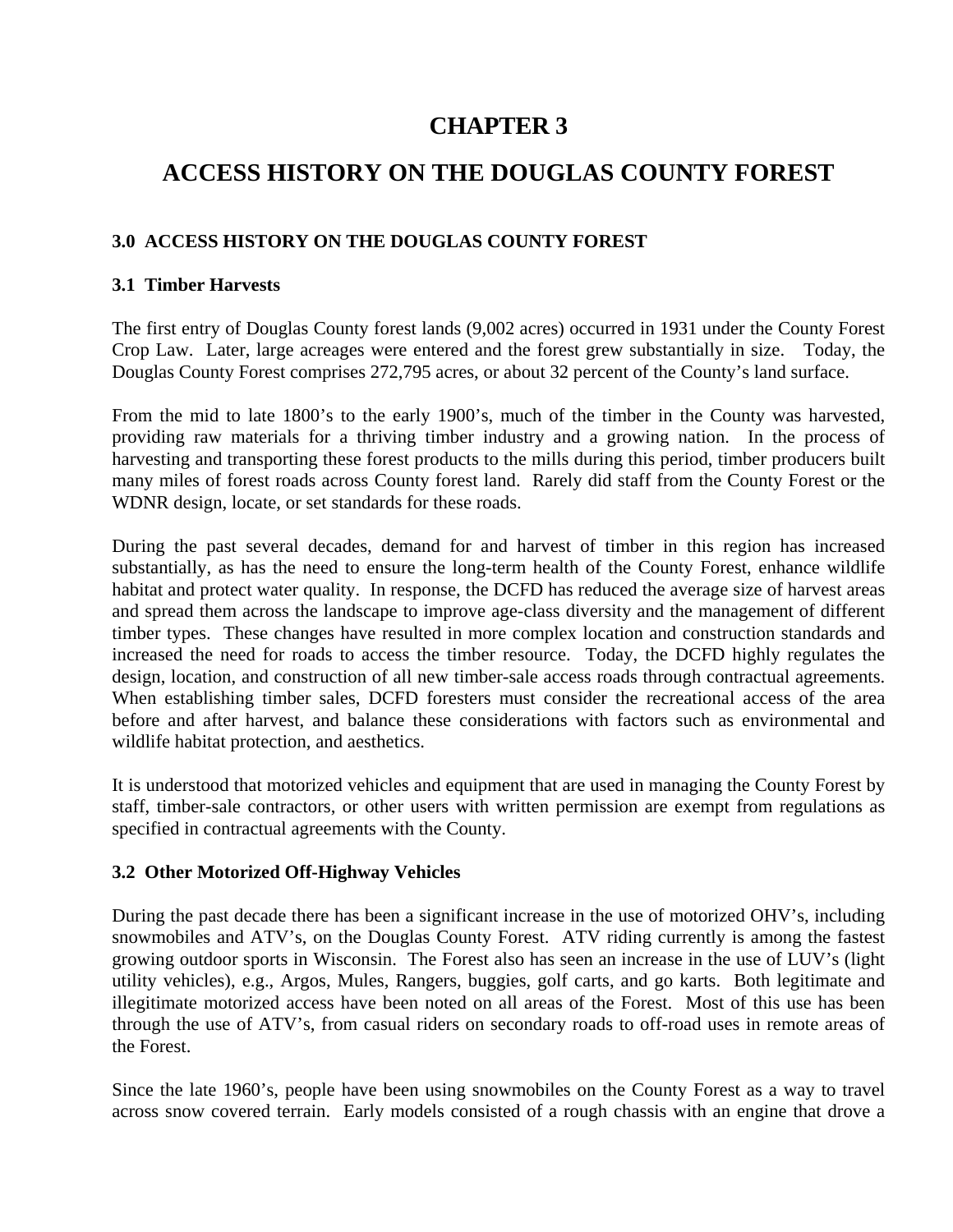rubber track which pushed the machine across the snow on skis. As technology progressed, advanced machines were produced and the popularity of this sport increased dramatically. Today's machines are larger, much faster, handle better, have larger motors, and are more diverse for a variety of riding conditions and user preferences. The most popular snowmobile use in Douglas County is for recreational trail riding on the maintained trail system. Other uses include ice fishing, hunting, trapping, and exploring.

The current winter recreational trail system on the Forest includes about 310 miles of snowmobile trails. Over the last decade, maintenance of these trails has shifted from the County to the Northwest Trails Association by contractual agreement.

Two principal types of off-road motorcycle that have been used on the Forest since 1950 evolved from street motorcycles following World War II. The moto-cross or dirt bike is designed for use entirely off paved roads and generally lacks the appropriate equipment to be licensed by the Wisconsin Department of Transportation as "street legal." The dual sport or enduro bike has appropriate equipment to be licensed as street legal. Off-road motorcycle use has been minimal on the Forest but these cycles have become more popular in recent years.

Licensed motorcycle use on the Forest currently is limited to roads that are open for motorized use. Exceptions are snowmobile, and winter and summer ATV trails. Moto-cross or dirt bike use currently is prohibited on the road/trail network and throughout the Forest.

The ATV emerged on the County Forest during the late 1970's and now represents the most common OHV use. These machines have balloon-style tires and initially had a tread width of slightly less than 48 inches. Originally, ATV models had three wheels. These models have since been replaced by fourwheeled vehicles due to safety concerns. Today's models are much larger and more powerful, have high ground clearance, and can carry significant loads. They travel at fast speeds and many have 4 wheel drive. There are utility varieties and those more suited to trail riding, including youth-size models. The utility varieties can include numerous after-market attachments available, can carry everything a variety of equipment and supplies, and can tow a trailer or other device. They are used in connection with activities such as hunting, trapping, ice fishing, exploring, and trail riding.

Currently, OHV use is permitted on any nonrestricted/open road or trail in the Forest that can accommodate a licensed, 4-wheeled HV, all County Forest Roads except for those within the Douglas County Wildlife Area, and the winter and summer recreational ATV trail systems. The current winter and summer ATV systems include about 295 and 80 miles of trails, respectively. These trail systems also are maintained by the Northwest Trails Association.

More recently, larger vehicles that have been marketed as having crossover applications in agriculture, land management, and construction are becoming more prevalent. Some are as large as small automobiles, have six or more tires, side-by-side seating, and are said to be effective on land, water, or ice.

Currently, Wisconsin does not license most LUV's and moto-cross or dirt bikes and unlicensed OHV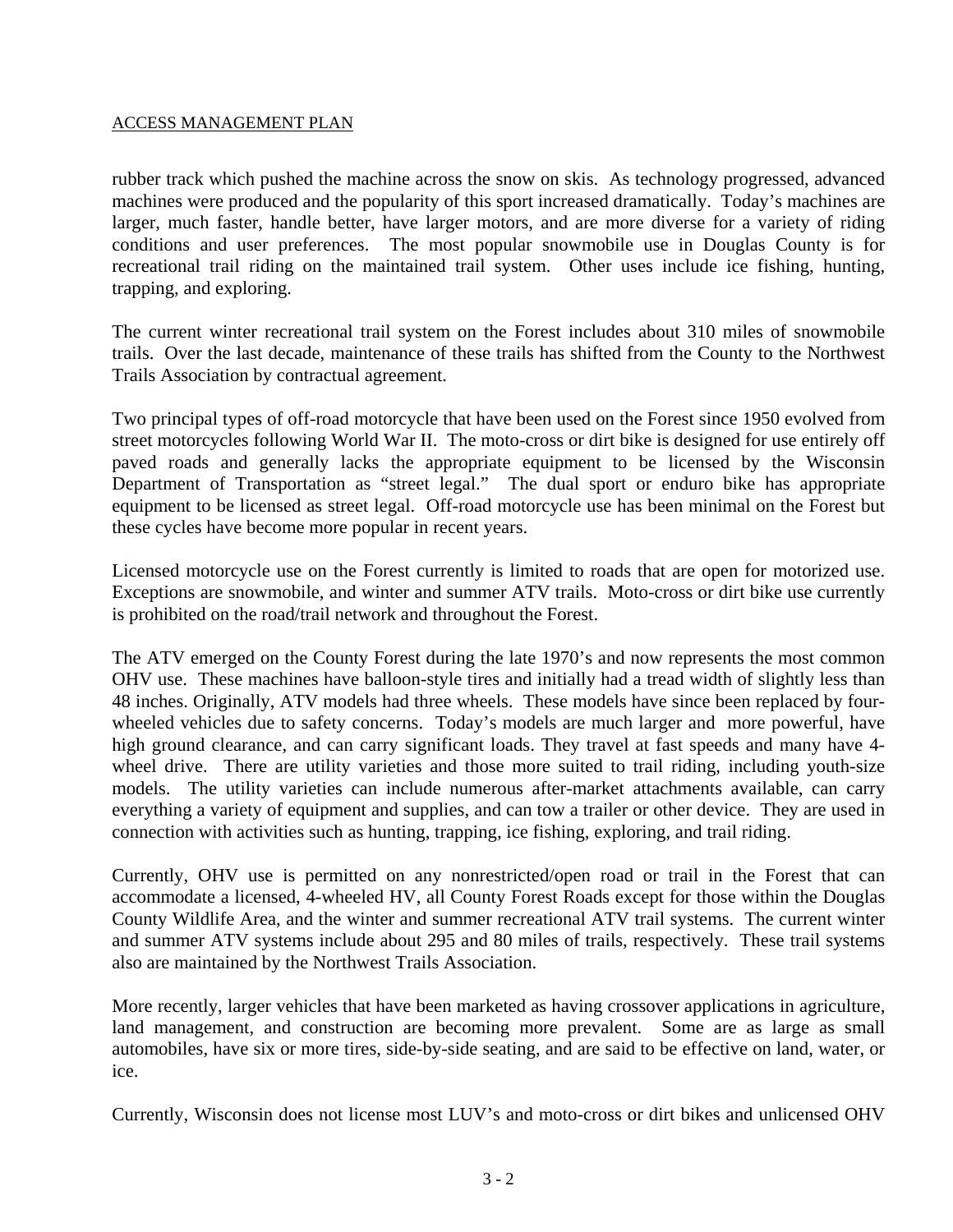## CHAPTER 3: ACCESS HISTORY ON THE DOUGLAS COUNTY FOREST

use is prohibited on the road/trail network and throughout the County Forest.

Other OHV's include full-size, 4-wheel-drive trucks, sport utility vehicles, and large specialty vehicles. Initially, enthusiasts converted military Jeeps and other large vehicles for off-road use on lightly maintained backwoods roads. Today, full size, 4-wheel-drive vehicles are a major part of the U.S. automobile/truck market and are popular in Douglas County. Typically, these vehicles are used only occasionally in off-road situations, primarily for day-to-day transportation. As with ATV', they have high ground clearance, and can carry multiple passengers and large loads.

Currently, HV use is permitted on all non-restricted/open road's in the County Forest.

## **3.3 Non-Motorized Use**

Non-motorized use of the existing road network also have increased dramatically during the last decade. Cross-country skiing, snowshoeing, dog sledding, horseback riding, hunting, winter camping, mountain biking, and hiking show the most noteworthy increases. Many non-motorized or silent-sport recreationists are opposed to motorized recreation, particularly that which conflicts with their activities. Steadily increasing motorized recreation, particularly ATV use, has sparked user conflicts and also has become a safety issue. The DCFD currently maintains 10.3 miles of cross-country ski trails (see Appendix - R for a map) and the premier footpath of The North County National Scenic Trail intersects the Forest (see Appendix - M for a map). For additional information and maps, contact the North County Trail Association, 229 East Main Street, Lowell, MI 49331 or the National Park Service, 700 Rayovac Drive, Suite 100, Madison, WI 53711.

## **3.4 Horseback Riding**

During the past several decades, horseback riding was an occasional use on most of the Douglas County Forest. However, in recent years there has been a marked increase in the popularity of this activity as well as in the use of trails for this purpose. Currently, the Douglas County Wildlife Area contains about 14 miles of designated horseback riding trails (see Appendix - N for a map) and stable facilities. All forest roads and trails that are open for motorized use also are open for horseback riding.

## **3.5 Fishing and Access to Water**

Fishing has been a traditional use on the Douglas County Forest. Boat launches have been developed to accommodate anglers and other recreational water users within the Forest and on other countyowned lands. These sites include; the Mooney Dam launch accessing Lower Eau Clair Lake, Gordon Dam Launch accessing the Gordon Flowage, North Flowage Launch accessing the Gordon Flowage, Minnesuing Launch accessing Lake Minnesuing, Anna-Gene Launch accessing Lyman Lake, and County Highway "L" Launch accessing the Amnicon River. There also are many undeveloped water access points for canoes and boats on the Forest. These points are used to launch boats or canoes by hand versus launching water craft from vehicle trailers. These sites, including the roads and trails accessing them, are not maintained routinely by the DCFD.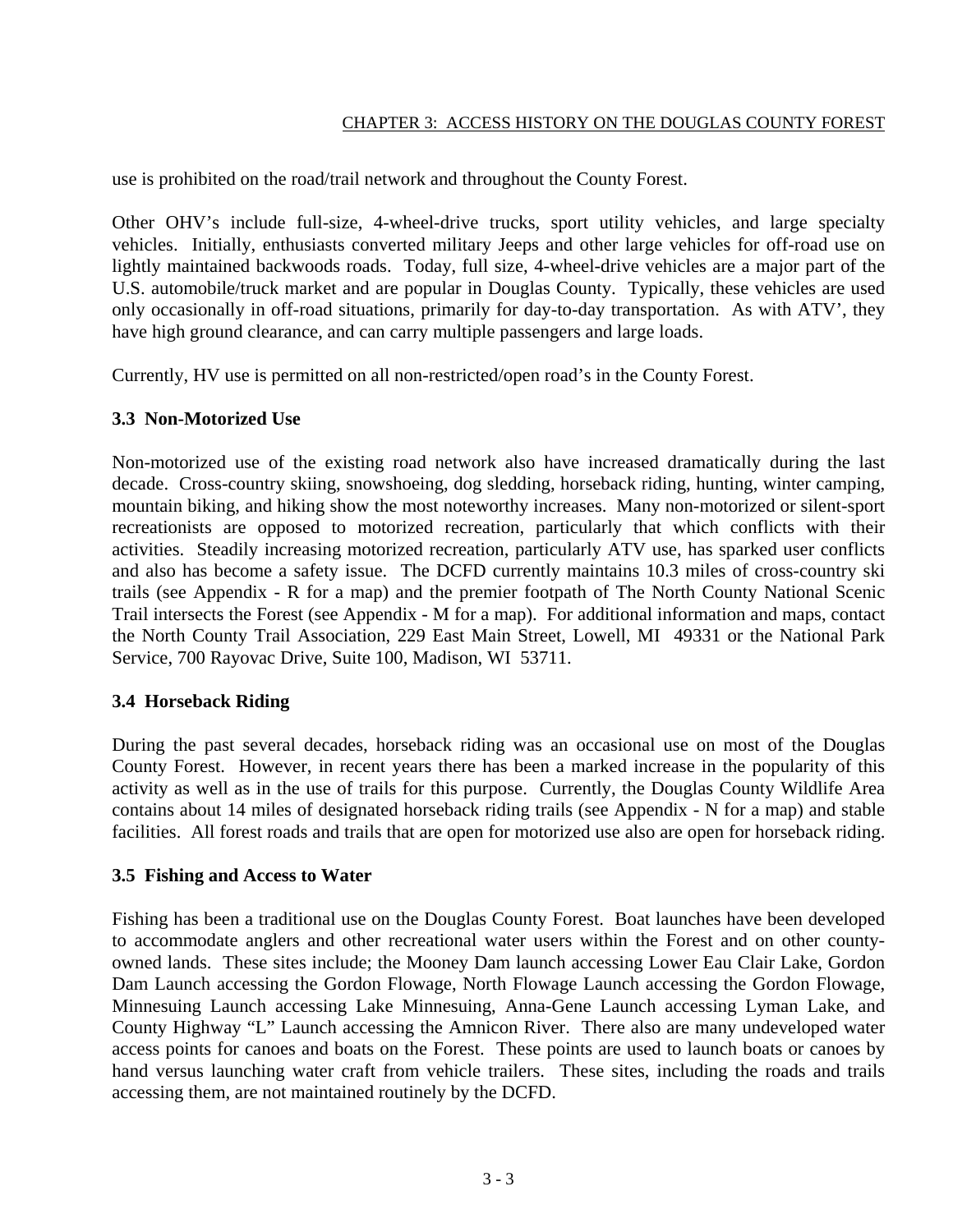Many of the small lakes and waterways in the Forest contain fragile aquatic ecosystems. Overuse of these areas, all of which are accessible by foot, a primary concern of the DCFD. As a result, the construction of access roads or trails on these sites is regulated carefully.

## **3.6 Hunting Access**

Hunters represent another major category of forest users. Each fall, the Douglas County Forest offers abundant, quality opportunities for local hunters and those from across the State and beyond. Hunting is particularly popular during the black bear, ruffed grouse, and gun deer seasons. Hunters of small game and waterfowl and deer bowhunters also frequent the County Forest each year. With the exiting network of forest roads and trails, hunter access is readily available on much of the Forest.

Wild turkey have been introduced on County forest land, so the number of turkey hunters is expected to increase over the next several years. A primary objective of the DCFD is extensive habitat management for all of these game species through timber-sale design and road density and design.

There is little data on the relative level of hunting pressure or number of hunters using the County Forest. However, general observations suggest that hunting pressure per acre on the Forest is greater than on many other County lands due to the Forest's high visibility, familiarity, and good reputations, acreage, abundant quality habitat.

The primary issues affecting hunters are motorized/non-motorized user conflicts, crowding, and opportunities for solitude. While OHV's have made access to remote areas of the Forest and retrieval of big game much easier for many hunters, increased use has also created these problems, particularly among motorized and non-motorized users who are participating in the same activity.

Hunter Conflict - Conflict between motorized and non-motorized hunters occur where motorized use has increased in areas that were lightly used in the past. A common belief among hunters, particularly those who seek big game, is that avoiding other hunters and their activities will result in a more enjoyable outdoor experience. This requires traveling into more remote areas of the Forest where few hunters are willing to travel without the aid of a motorized vehicle.

Noise - The repeated sound of a vehicle can alter game patterns and/or chase game from hunting areas. This creates hard feelings among the hunters who have invested considerable time and energy in learning game patterns and/or by those who use stealth and stalking skills only to see their efforts spoiled by a vehicle. An important component of hunting for many hunters is the wild or wilderness recreation aspect that emphasizes a quiet, solitary experience.

Ethics - With the more extensive network of roads and trails on the Forest, an increasing number of hunters are using vehicles rather than traveling on foot. This behavior raises ethical concerns that can reflect poorly on the sport of hunting and hunters as a group. Studies have shown that areas with high road densities can have significantly higher harvest rates, directly affecting game population dynamics.

Off-Trail Use - Cross-country travel on motorized vehicles to access hunting areas or retrieve game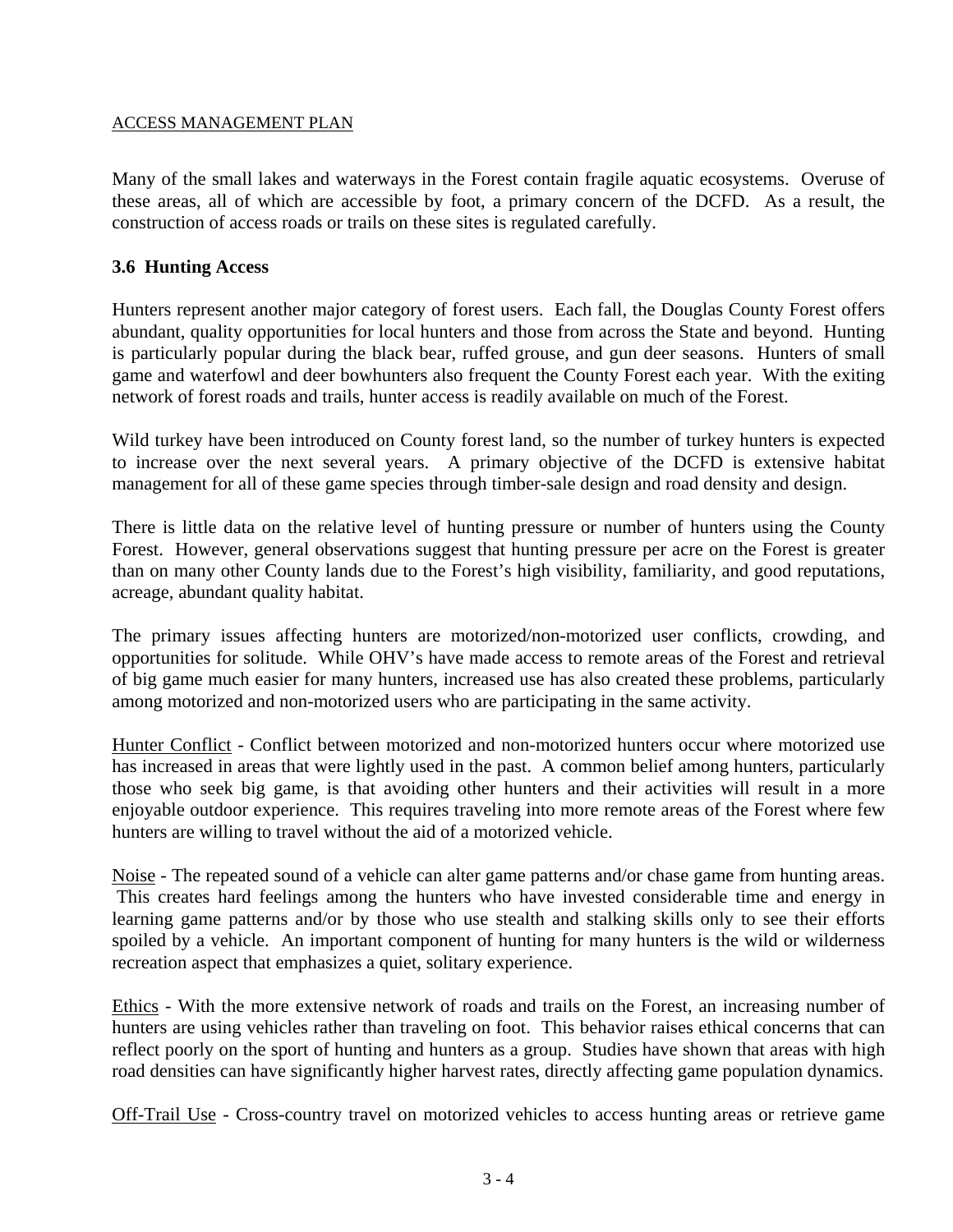## CHAPTER 3: ACCESS HISTORY ON THE DOUGLAS COUNTY FOREST

can create a network of new travelways that cause soil erosion, destroy natural vegetation, damage fish and wildlife habitats, and adversely affect forest aesthetics. Recent studies also suggest that off-trail OHV use has resulted in an increase in some nonnative weed species as well as a loss of native species.

Closed Areas - Operating a motorized vehicle in areas where they are prohibited irritates hunters who have carefully selected their hunting area to avoid these vehicles and their effects. This leads to conflicts between motorized hunters and those who walk into closed areas.

## **3.7 Trapping Access**

Although the number of hunters far exceeds the number of trappers on the County Forest, trapping remains a popular activity and has played a significant role in the founding of many of the rural communities in the region. The Forest provides excellent opportunities to trap fisher, beaver, otter, fox, coyote, bobcat, and other fur bearers.

Trapping for beaver has been the most common trapping activity on the Forest. Ponds and drainages that support beaver populations are scattered across the Forest. They are found relatively close to open roads but also in remote areas. Most of the trapping for beaver occurs during the winter months when ice covers ponds and the ground is frozen and snow covered. ATV's are used by some trappers but snowmobiles seem to be the OHV of choice for this activity.

Conflicts between trappers and other users have been minimal due to the small number of trappers and because trapping occurs primarily in remote areas during months when other users are not in the field. Likewise, soil damage and damage to upland and riparian vegetation due to trapping is minimal because this activity usually occurs in the winter months. Trapping of specific beaver populations has the added benefit of reducing road maintenance costs by removing beavers that are responsible for flooding roads and/or plugging culverts. Access on restricted roads and trails for the purpose of trapping requires a permit. Requests for permits are considered on a case-by-case basis and only specific areas where beaver activity has threatened the infrastructure of the Forest will be considered.

## **3.8 Adjacent Landowner Easements and Access Permits**

Access to land under other ownerships in which County forest land or other owned land managed by the DCFD is used requires an access permit (see Appendix - C for template). Requests for an access permit are considered on a case-by-case basis. Douglas County is not required to provide access to other parcels through its lands. When an application is approved and an access permit is issued, only permission to cross county land is granted. The DCFD does not issue legal easements.

Currently, there is no general fee associated with an access permit. However, as set forth in the Access Management Plan, the DCFD plans to establish a general \$150 access permit fee for up to five years. It has been proposed that this fee be increased to \$250 for up to five years effective on January 1, 2010.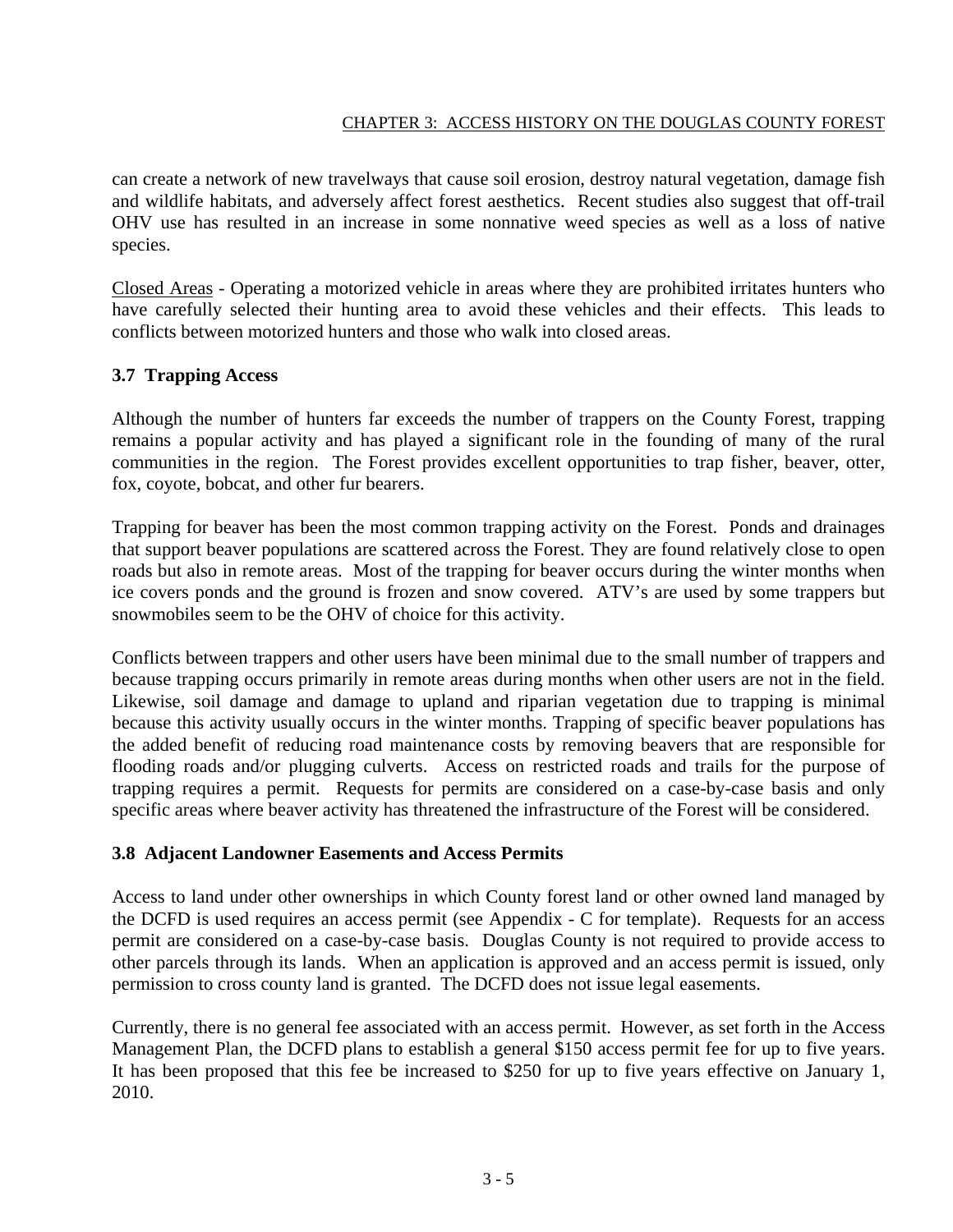Associated damages also will be assessed and charged to the permitttee as follows:

(1) If no new construction is needed to use the access, – damages will not be charged.

(2) If construction is required to develop or improve the proposed access temporarily (less than 24 months) as determined by the DCFD, an acreage estimate of the disturbed area will be calculated and the permittee will be charged for a single commercial timber rotation at DCFD's current per-acre timber value (as determined by the average per-acre equivalent value of the DCFD's three most recent timber auctions at the time of application).

(3) If construction is required to develop or improve the proposed access in a more sustained fashion (more than 24 months) as determined by the DCFD, an acreage estimate of the disturbed area will be calculated and the permittee will be charged for a double commercial timber rotation at the DCFD's current per-acre timber value (as determined by the average per-acre-equivalent value of the DCFD's three most recent timber auctions at the time of application).

As of 2006, 15 access permits (2 for forest-product removal and 13 for recreational use) have been issued by the DCFD.

## **3.9 Need for an Ordinance**

As additional roads were constructed on the County Forest and recreation use continued to increase, conflicts increased among recreationists, particularly motorized and non-motorized users. At the same time, there was heightened concern about sedimentation and damage to riparian vegetation, alteration of fish and wildlife habitat, adverse hydrological impacts, road density and long-term scarring of the land.

Gates, earth berms, and professionally manufactured signs restricting ATV use were erected on trails and roads that are highly susceptible to road damage. Certain routes suffering from annual damage by rutting and/or erosion were rehabilitated and reclaimed, and some roads that had been open to motorized use for long periods were closed to prevent environmental degradation. These new regulations and changes in historical use allowances created considerable controversy judging from comments by the Forest users and general public.

With increased regulations and fees at local transfer stations over the last decade came an unfortunate use of forest roads: the dumping of household, business, and yard refuse in secluded areas of the Forest. Many more persons guilty of dumping and littering go unpunished than are apprehended and fined. Illegal dumping probably will continue so long as it is cheaper to do so than to pay for refuse removal from one's home or business.

In 1973, a "County Forest Ordinance" was adopted that helped regulate the use of County Forest Roads and recreational trails. In 1991, a "Land Recreation Ordinance" was established to regulate use of County forest land, including the road and trail network. The ordinance includes regulations for the use of OHV's and penalties in the form of forfeiture for misuse of forest roads or recreational trails that are regulated by the DCFD or FPRC (see the Land Recreation Ordinance 7.2 – Appendix - A).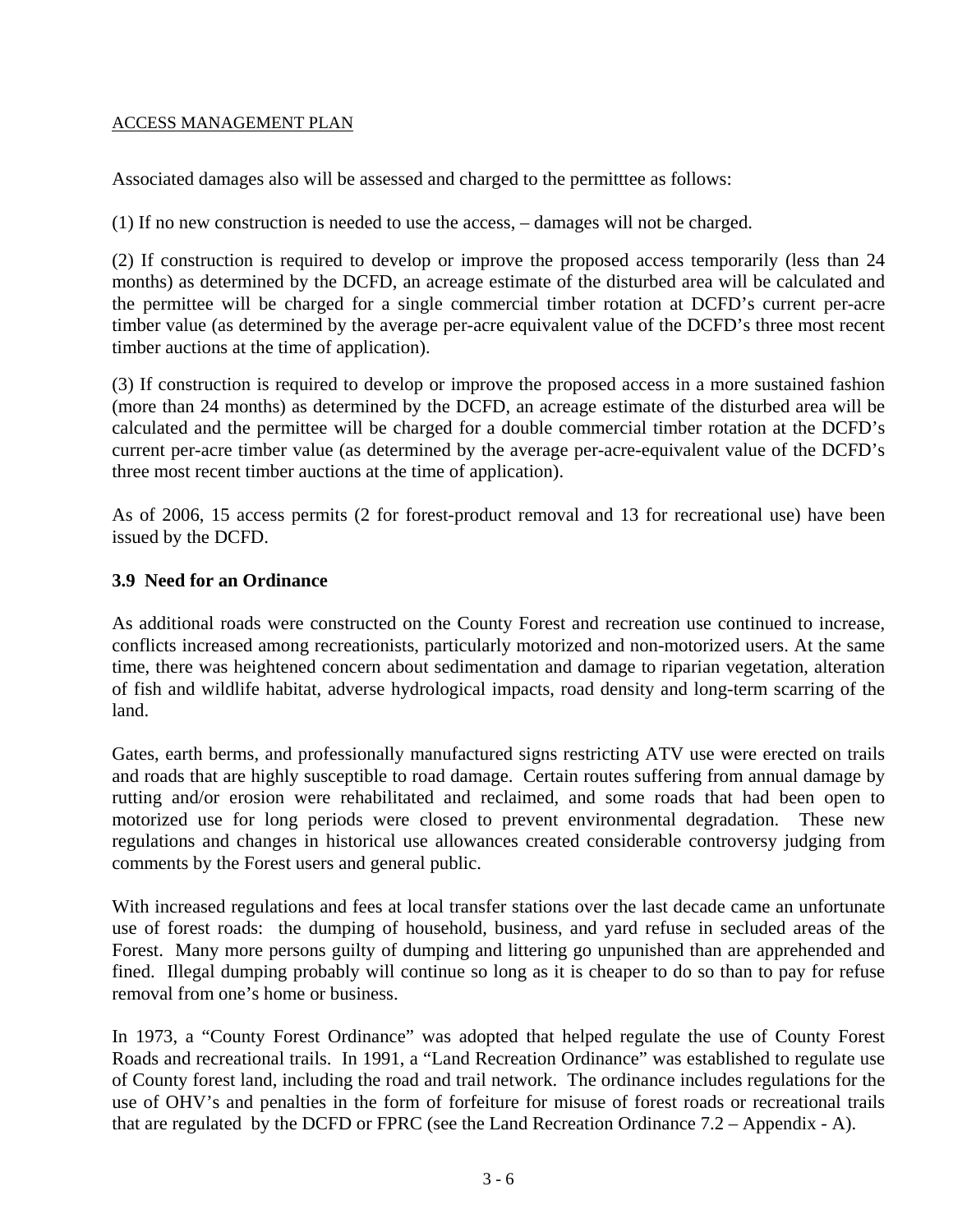In January 2000, the Douglas County Sheriff's Department implemented a program that created a new Recreation Officer position to be occupied by a fully credentialed law enforcement professional. This position is funded through the snowmobile, ATV, Boating and Narcotic Prevention programs, and from County general purpose revenues.

The County Recreation Officer has a variety of duties, including routine patrol activities such as speed enforcement, traffic accident investigation, courthouse security, and warrants. The core of the job is working on recreational trails, parks, and forest lands managed and/or owned by the County. Activities include investigating timber thefts, illegal dumping, marijuana growing, methamphetamine labs, illegal ATV operations, illegal use of tree stands, and park patrol.

The duties of the Recreation Officer require that he or she develop a solid working relationship with other law enforcement professionals: wardens (both WDNR and Minnesota DNR), recreation officers from other counties, state narcotics and patrol officers, Superior WI police officers, and deputies with the Douglas County Sheriff's Department. The County Recreation Officer also works closely with DCFD staff on issues related to resource protection.

Despite the addition of the Recreation Officer, it has been difficult to enforce access regulations for protecting the County Forest and its users because DCFD staff cannot be assigned to enforcement duties on a full-time basis. Adding to this difficulty is the overall size of the Forest and amount of remote acreage. Certain users continue to disregard the ordinances because they disagree with the regulations and/or do not respect enforcement efforts. Other users have willingly accepted the risk of being apprehended because the benefits derived by ignoring regulations outweigh the cost of fines that may be imposed.

## **3.10 County Forest Road Development**

In the 1970's, Wisconsin funded a County Forest Road system at \$100/mile annually (per statutory authority 86.315 (4)(a)) through the Department of Transportation to help defray costs incurred in improving and maintaining public roads within county forest land. The State later withdrew this source of funding and the County Forest Road system suffered accordingly. Efforts by the Wisconsin County Forest Association succeeded in restoring funding for the system in 1988 at the rate of \$200/mile per year. In 1999, funding was increased to the current level of \$336 per mile/per year. To qualify, roads must meet minimum design standards of a 16-foot surface width and a 20-foot roadway width, be located within county forests, be open and used for travel, and not be a town roads or a county or state trunk highway. County Forest Roads are not eligible to receive general transportation aid from the State.

Today, there are 45 major County Forest Roads within the Douglas County Forest (see Appendix - O for a map). Total mileage was 95.5 miles in 2006. Some of these roads double as winter snowmobile trails and/or summer ATV trail segments.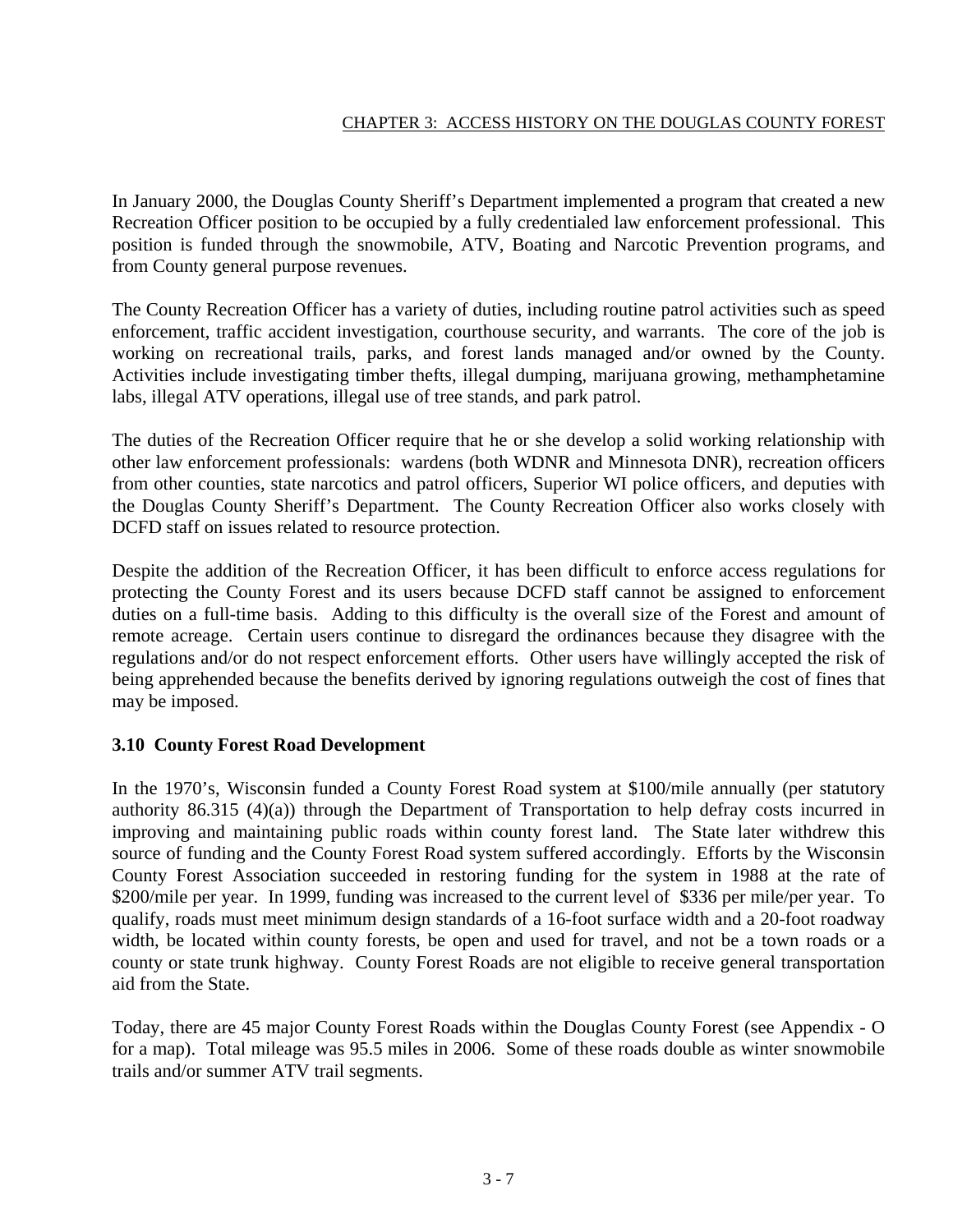| <b>Name</b>                     | <b>Miles</b> | <b>Name</b>            | <b>Miles</b> |
|---------------------------------|--------------|------------------------|--------------|
| <b>Amnicon River Trail</b>      | 0.5          | Pine Knob Road         | 3.4          |
| Aspen Moraine Trail             | 1.9          | Pine Ridge Trail       | 4.1          |
| <b>Bounty Road</b>              | 8.3          | Pine Savanah Loop      | 2.8          |
| <b>Buckley Break</b>            | 1.4          | Prairie Trail          | 0.5          |
| Darwin's Loop                   | 1.4          | Raspberry Trail        | 1.8          |
| Dewey Road                      | 1.2          | Red Pine Road          | 0.5          |
| Erickson Creek Cut-A-Cross Road | 2.1          | Red Squirrel Loop      | 2.2          |
| Erickson Creek Road             | 2.5          | Reichuster Lake Road   | 1.4          |
| Fred Bear Ridge                 | 3.9          | Resinosa Road          | 3.6          |
| Gray Ghost Trail                | 2.5          | Road 41                | 4.8          |
| <b>Gullion Trail</b>            | 0.2          | Shed Horn Trail        | 1.0          |
| Holmes Camp Road                | 2.5          | Spike Loop             | 1.4          |
| Hungry Bear Trail               | 3.4          | Spruce River Trail     | 1.9          |
| <b>Hunters Trail</b>            | 3.9          | <b>Staupe Road</b>     | 0.7          |
| Jackson Box Grouse Road         | 2.5          | <b>Strutters Lane</b>  | 1.0          |
| Leopold Lane                    | 0.9          | Thorn Trail            | 0.4          |
| Loop Trail                      | 2.5          | <b>Twilight Trail</b>  | 1.0          |
| Nanuuq Trail                    | 2.7          | Twin Bridges Trail     | 3.2          |
| Ole Larson Road                 | 1.0          | Two Drop Trail         | 0.5          |
| Ox Creek Trail                  | 0.6          | Wanek Trail            | 3.0          |
| Pack Trail                      | 0.7          | Webb Lake Road         | 0.4          |
| Pikes Peak Road                 | 3.2          | West Crotte Brook Road | 4.8          |
| Pikes Peak West Road            | 2.4          |                        |              |

**Table 3.1 County Forest Roads within the Douglas County Forest, 2006** 

Additional routes and segments of existing roads have been added in recent years and there are proposed plans in place for future development of the overall system (see Appendix - P for a map).

## **3.11 County and Township Access**

County - All new timber sales with access onto Douglas County Highways will require coordination with the County Highway Department. This includes sales being accessed through existing roads and new roads planned for construction.

Townships - In recent years, several townships in Douglas County have developed additional policies to protect their investments in and limit damage to their road networks. Many towns have cooperated fully in resolving road-hauling issues and the DCFD is committed to continuing and strengthening these relationships to provide good roads for all public uses. Every year, the WDNR Division of Forestry pays townships \$0.30 per acre of forest land enrolled in the County Forest Program. This payment is distributed to each Douglas County township based on the individual acreage of County Forest in that township. Douglas County also distributes to 13 townships and 1 village 10 percent of the gross timber sale receipts from the County Forest. These funds are intended to be used to help maintain town and village road networks. The amount that each township receives is based on the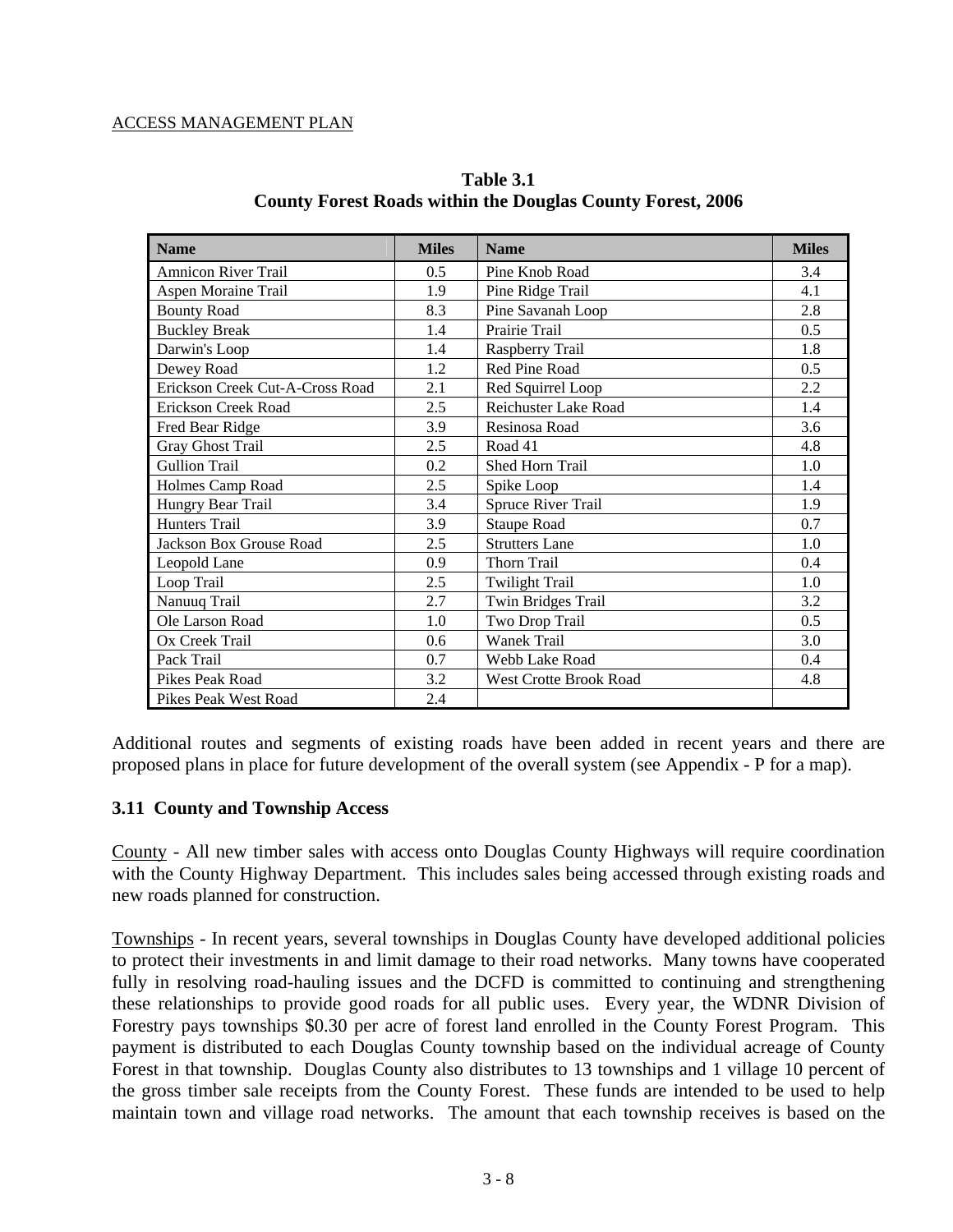#### CHAPTER 3: ACCESS HISTORY ON THE DOUGLAS COUNTY FOREST

percentage of total County forest land within its boundaries (see Appendix P-II for a map showing townships that contain County forest land). In 2006, 10 percent of the gross timber-sale receipts totaled \$336,477.42, which was distributed as follows:

| <b>Township</b>           | <b>Dollars</b> | <b>Percent</b> |  |
|---------------------------|----------------|----------------|--|
| Bennett                   | \$8,177.22     | 2.43%          |  |
| Brule                     | 8,210.87       | 2.44           |  |
| Dairyland                 | 65,956.18      | 19.60          |  |
| Gordon                    | 64,307.27      | 19.11          |  |
| Hawthorne                 | 7,268.64       | 2.16           |  |
| Highland                  | 3,600.66       | 1.07           |  |
| Village of Lake Nebagamon | 1,043.18       | 0.31           |  |
| Lakeside                  | 33.65          | 0.01           |  |
| Maple                     | 4,307.34       | 1.28           |  |
| Oakland                   | 15,681.41      | 4.66           |  |
| Solon Springs             | 18,070.64      | 5.37           |  |
| Summit                    | 80,426.16      | 23.90          |  |
| Superior                  | 8,143.56       | 2.43           |  |
| Wascott                   | 51.250.64      | 15.23          |  |

#### **Table 3.2 Payments to Townships from Gross Timber-Sale Receipts on the Douglas County Forest, 2006**

## **3.12 Summary**

Access on the Douglas County Forest has encompassed numerous stages from severely limited access to increased access by logging roads, to the overuse and destruction of logging roads and sensitive areas by recreationists.

Access to the Forest has become increasingly necessary to reach timber sales and remove timber. Today, the transportation system and the use of these roads for other motorized and non-motorized uses has grown considerably. Large blocks of County Forest that with no access opportunities in recent decades other than cross-country travel by foot now contain timber-sale access roads.

Soil variability is great within the County. Soil type, steepness, slope length and shape, and drainage patterns must all be considered when designing access routes and trails. The amount of use, and amount and type of traffic also must be taken into account.

Construction and design requirements for access routes and trails in all soil types have become more advanced in the last decade as a result of the increased need for erosion and environmental protection. This advancement has been coupled with an increasing need for extended access on traditionally marginal sites. The DCFD has successfully designed and located all-season roads and trails on fragile soils with high erosion potential by implementing many of these advanced construction and mitigation requirements.